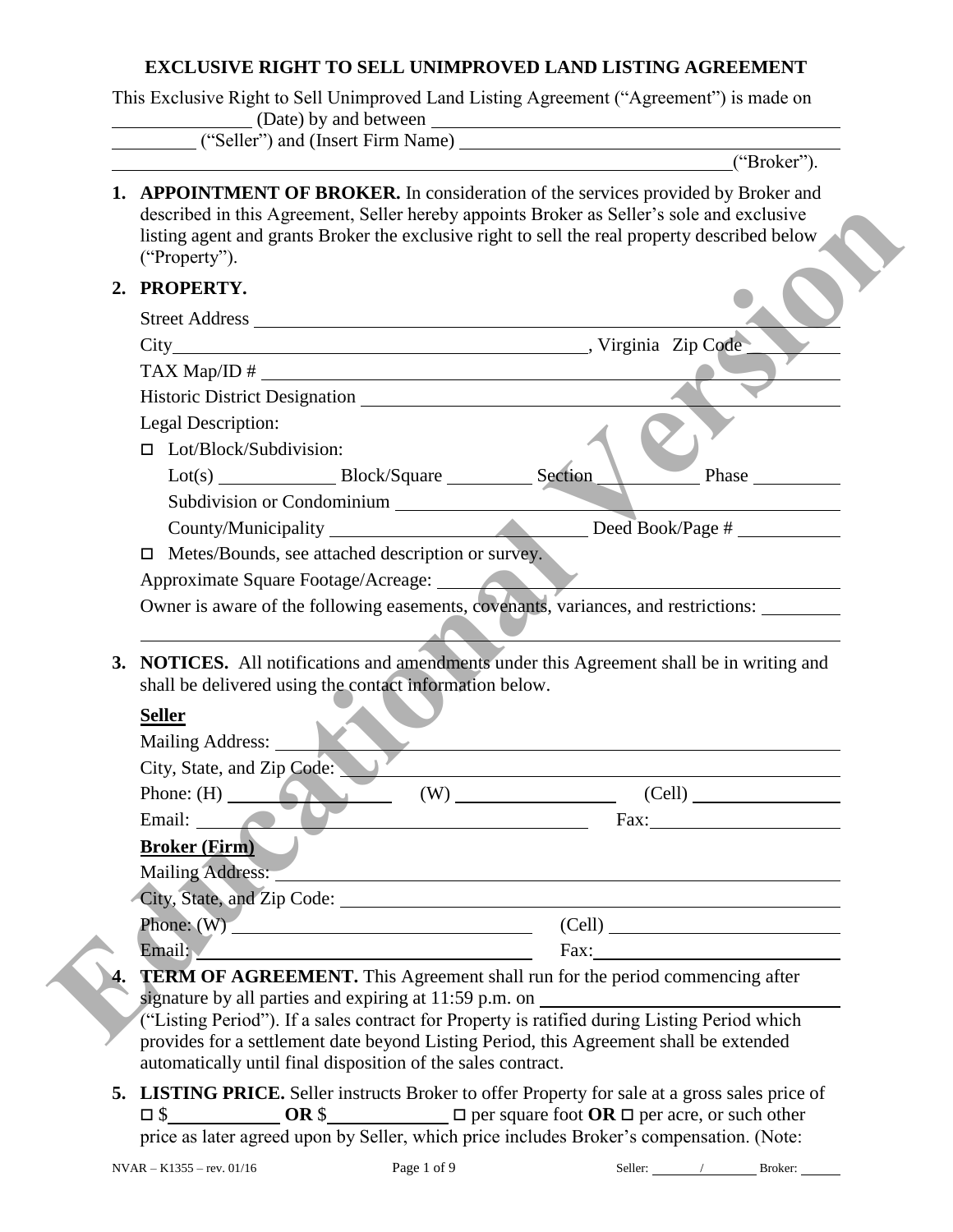Broker does not guarantee that Property will appraise or sell at the price stated hereunder, nor does Broker guarantee any net amount Seller might realize from the sale of Property).

**6. UTILITIES.** (Check all that apply, if any)

|                  | Water Supply: $\Box$ Public $\Box$ Private Well $\Box$ Community Well<br>Sewage Disposal: □ Public □ Septic Approved for _______<br>transferable to the buyer. | Bedrooms<br>Type of Septic System: $\Box$ Community $\Box$ Conventional $\Box$ Alternative $\Box$ Experimental<br>*Section 32.1-164:1 of the Code of Virginia requires Seller to disclose whether the onsite<br>septic system serving Property is operating under a waiver of repair and/or maintenance<br>requirements imposed by the State Board of Health. If the septic system is operating<br>pursuant to a waiver, then Seller must provide the buyer with the "Disclosure Regarding"<br>Validity of Septic System Permit" prior to contract ratification. Such waiver is not<br>Seller represents that the septic system $\Box$ is $OR \Box$ is not operating under a waiver from |
|------------------|----------------------------------------------------------------------------------------------------------------------------------------------------------------|------------------------------------------------------------------------------------------------------------------------------------------------------------------------------------------------------------------------------------------------------------------------------------------------------------------------------------------------------------------------------------------------------------------------------------------------------------------------------------------------------------------------------------------------------------------------------------------------------------------------------------------------------------------------------------------|
|                  | the State Board of Health.                                                                                                                                     |                                                                                                                                                                                                                                                                                                                                                                                                                                                                                                                                                                                                                                                                                          |
| Electricity:     | $\Box$ Onsite OR $\Box$ Available<br>Natural Gas: $\Box$ Onsite <b>OR</b> $\Box$ Available                                                                     | (Location if known:<br>(Location if known:                                                                                                                                                                                                                                                                                                                                                                                                                                                                                                                                                                                                                                               |
| Other: $\square$ |                                                                                                                                                                | (Location if known:                                                                                                                                                                                                                                                                                                                                                                                                                                                                                                                                                                                                                                                                      |
|                  | with all applicable laws and regulations and treat all parties honestly.                                                                                       | 7. BROKER DUTIES. Broker shall perform, and Seller hereby authorizes Broker to perform,<br>the following duties. In performing these duties, Broker shall exercise ordinary care, comply                                                                                                                                                                                                                                                                                                                                                                                                                                                                                                 |
|                  | electronic lockbox system.                                                                                                                                     | A. Broker shall protect and promote the interests of Seller and shall provide Seller with<br>services consistent with the standards of practice and competence that are reasonably<br>expected of licensees engaged in the business of real estate brokerage. Seller<br>acknowledges that Broker is bound by the bylaws, policies and procedures, and rules and<br>regulations governing the MLS, the Code of Ethics of the National Association of<br>REALTORS®, the Code of Virginia and the Regional Rules and Regulations for the                                                                                                                                                    |
|                  |                                                                                                                                                                | <b>B.</b> Broker shall use reasonable efforts and act diligently to seek buyers for Property at the<br>price and terms stated herein or otherwise acceptable to Seller, to negotiate on behalf of<br>Seller, to establish strategies for accomplishing Seller's objectives, to assist in satisfying<br>Seller's contractual obligations and to facilitate the consummation of the sale of Property.                                                                                                                                                                                                                                                                                      |
|                  |                                                                                                                                                                | C. Broker shall market Property, at Broker's discretion, including without limitation,<br>description, interior and exterior photographs in appropriate advertising media, such as<br>publications, mailings, brochures and internet sites; provided, however, Broker shall not<br>be obligated to continue to market Property after Seller has accepted an offer.                                                                                                                                                                                                                                                                                                                       |
|                  | instructed by Seller in writing.                                                                                                                               | D. Broker shall present all written offers or counteroffers to and from Seller, in a timely<br>manner, even if Property is already subject to a ratified contract of sale, unless otherwise                                                                                                                                                                                                                                                                                                                                                                                                                                                                                              |
|                  | Broker, in which Seller has or may have an interest.                                                                                                           | <b>E.</b> Broker shall account, in a timely manner, for all money and property received in trust by                                                                                                                                                                                                                                                                                                                                                                                                                                                                                                                                                                                      |
|                  |                                                                                                                                                                | <b>F.</b> Broker shall show Property during reasonable hours to prospective buyers and shall<br>accompany or accommodate, as needed, other real estate licensees, their prospective                                                                                                                                                                                                                                                                                                                                                                                                                                                                                                      |

- **7. BROKER DUTIES.** Broker shall perform, and Seller hereby authorizes Broker to perform, the following duties. In performing these duties, Broker shall exercise ordinary care, comply with all applicable laws and regulations and treat all parties honestly.
	- **A.** Broker shall protect and promote the interests of Seller and shall provide Seller with services consistent with the standards of practice and competence that are reasonably expected of licensees engaged in the business of real estate brokerage. Seller acknowledges that Broker is bound by the bylaws, policies and procedures, and rules and regulations governing the MLS, the Code of Ethics of the National Association of REALTORS®, the Code of Virginia and the Regional Rules and Regulations for the electronic lockbox system.
	- **B.** Broker shall use reasonable efforts and act diligently to seek buyers for Property at the price and terms stated herein or otherwise acceptable to Seller, to negotiate on behalf of Seller, to establish strategies for accomplishing Seller's objectives, to assist in satisfying Seller's contractual obligations and to facilitate the consummation of the sale of Property.
	- **C.** Broker shall market Property, at Broker's discretion, including without limitation, description, interior and exterior photographs in appropriate advertising media, such as publications, mailings, brochures and internet sites; provided, however, Broker shall not be obligated to continue to market Property after Seller has accepted an offer.
	- **D.** Broker shall present all written offers or counteroffers to and from Seller, in a timely manner, even if Property is already subject to a ratified contract of sale, unless otherwise instructed by Seller in writing.
	- **E.** Broker shall account, in a timely manner, for all money and property received in trust by Broker, in which Seller has or may have an interest.
	- **F.** Broker shall show Property during reasonable hours to prospective buyers and shall accompany or accommodate, as needed, other real estate licensees, their prospective buyers, inspectors, appraisers, exterminators and other parties necessary for showings and inspections of Property, to facilitate and/or consummate the sale of Property. Broker  $\Box$  shall **OR**  $\Box$  shall not install an electronic lockbox on Property to allow access and showings by persons who are authorized to access Property.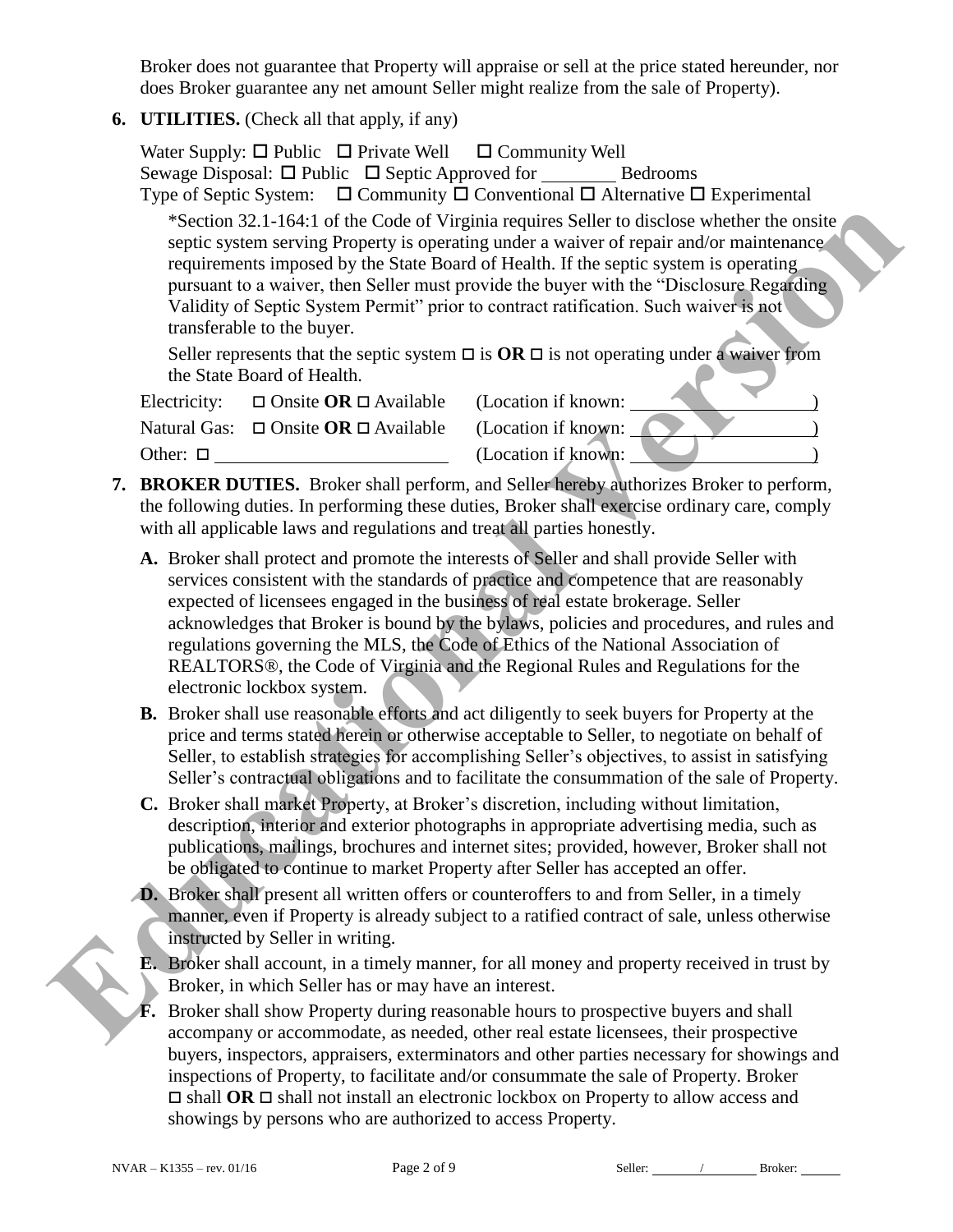**G.** Broker  $\Box$  shall **OR**  $\Box$  shall not install "For Sale" signs on Property, as permitted. Seller is responsible for clearly marking the location of underground utilities, equipment or other items that may be damaged by the placement of the sign.

## **8. MARKETING/MLS/INTERNET ADVERTISING.**

**A.** Broker shall make a blanket unilateral offer of cooperation and compensation to other brokers in any multiple listing service ("MLS") that Broker deems appropriate. Broker shall disseminate information regarding Property, including the entry date, listing price(s), final price and all terms, and expired or withdrawn status, by printed form and/or electronic computer service, which may include internet advertising, during and after the expiration of this Agreement.

Broker shall enter the listing information into the MLS database:

 $\Box$  Within 48 hours (excluding weekends and holidays) of commencement of the Listing Period  $OR \square$  on or before:

- **B.**  $\Box$  Seller authorizes **OR**  $\Box$  Seller does not authorize Broker to conduct pre-marketing activities. If Seller authorizes Broker to conduct pre-marketing activities, a Pre-Marketing (Coming Soon) Addendum to the Listing Agreement is attached and made part of this Agreement. shall disseminate information regarding Property, including the earty data. It<br>is price of a fit the system of the system of the system of electronic computer service, which may include internet advertising, during and aft
	- **C.** The parties agree and understand that internet advertising includes:
		- 1) Broker's internet website;
		- 2) The internet websites of licensed real estate salespersons or associate real estate brokers affiliated with Broker;
		- 3) Any other internet websites in accordance with applicable MLS rules and regulations;
		- 4) Printed media; and/or
		- 5) Any available MLS program(s) that enable participants to display aggregated MLS active listing information on other such participants' and authorized users' public websites.
	- **D.** Seller agrees and understands that Broker has provided an opportunity to Seller to opt-out of any of the following four provisions which govern the display of information on Virtual Office Websites (VOW) and that Broker is thus hereby authorized by Seller to submit and market Property as follows.

#### **PART I:**

 $\Box$  Seller authorizes OR  $\Box$  Seller does not authorize Broker to submit and market Property by and through the display on any internet websites.

**If Seller selects the second option, consumers who conduct searches for listings on the internet will not see the corresponding information about Property in response to a search.**

## **PART II:**

 $\Box$  Seller authorizes OR  $\Box$  Seller does not authorize the display of Property address on any internet website.

## **PART III:**

 $\Box$  Seller authorizes **OR**  $\Box$  Seller does not authorize the display of unedited comments or reviews of Property (or display a hyperlink to such comments or reviews) on MLS participants' internet websites.

#### **PART IV:**

 $\Box$  Seller authorizes **OR**  $\Box$  Seller does not authorize the display of an automated estimate of the market value of Property (or a hyperlink to such estimate) on MLS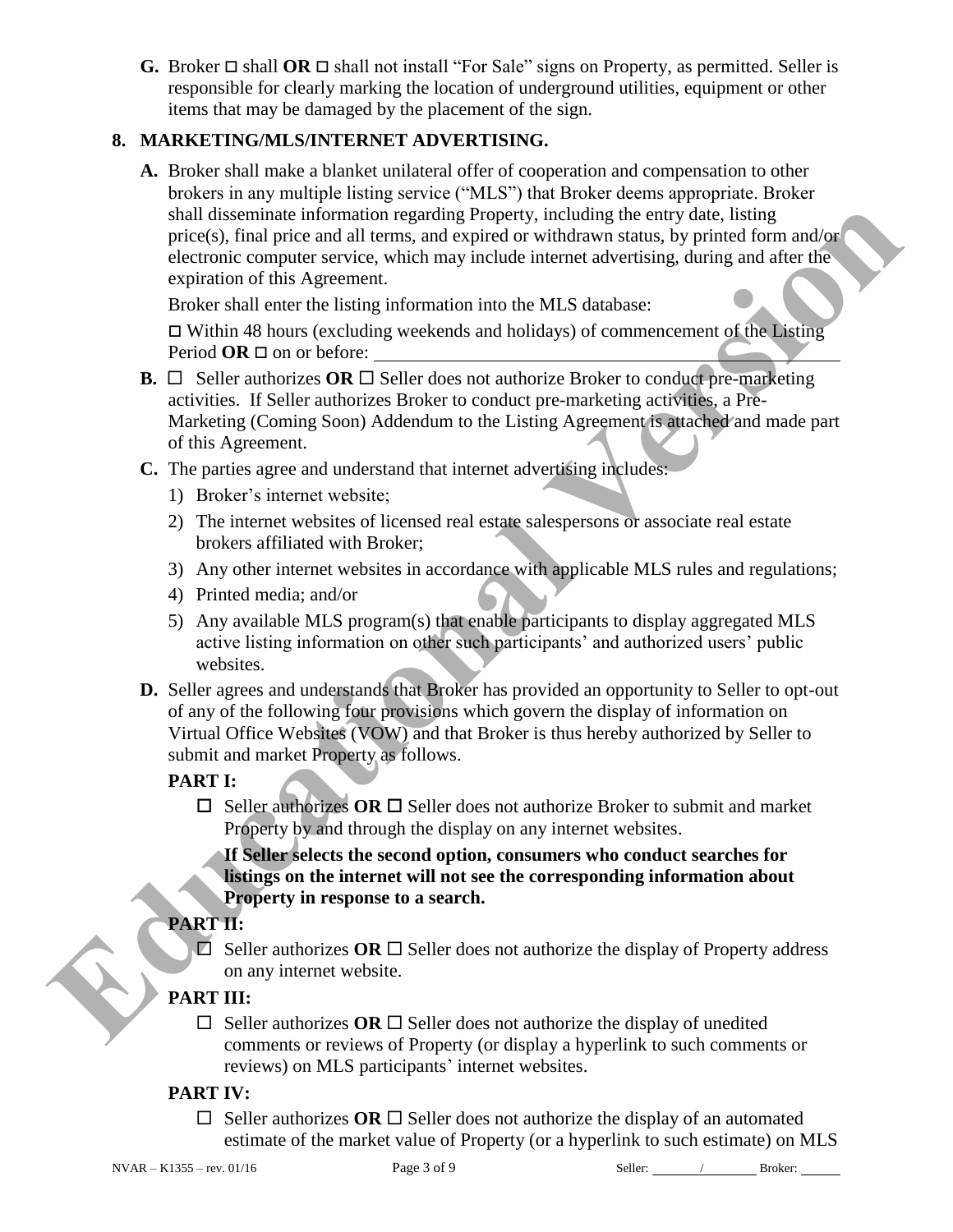participants' internet websites.

**E.** During the term of this Agreement, Seller may, by written notice to Broker, authorize Broker to enable or disable use of any feature as described in 8.C. above. Broker agrees to update the MLS database accordingly.

#### **9. TYPES OF REAL ESTATE REPRESENTATION - DISCLOSURE AND INFORMED CONSENT.**

**Seller representation** occurs by virtue of this Agreement with Seller's contract to use Broker's services and may also include any cooperating brokers who act on behalf of Seller as subagent of Broker. (Note: Broker may assist a buyer or prospective buyer by performing ministerial acts that are not inconsistent with Broker's duties as Seller's listing agent under this Agreement.)

**Buyer representation** occurs when buyers contract to use the services of their own broker (known as a buyer representative) to act on their behalf.

**Designated representation** occurs when a buyer and seller in one transaction are represented by different sales associate(s) affiliated with the same broker. Each of these sales associates, known as a designated representative, represents fully the interests of a different client in the same transaction. Designated representatives are not dual representatives if each represents only the buyer or only the seller in a specific real estate transaction. In the event of designated representatives, each representative shall be bound by client confidentiality requirements, set forth in the CONFIDENTIAL INFORMATION paragraph. The broker remains a dual representative. nent with Seller's contract to use<br>ng brokers who act on behalf of Seller<br>er or prospective buyer by performing<br>duties as Seller's listing agent under<br>poster is a Seller's listing agent under<br>lif.<br>seller in one transaction

If Seller does not consent to designated representation, then Seller does not allow Property to be shown to a buyer represented by this Broker through another designated representative associated with the firm. Broker will notify other real estate licensees via the MLS whether Seller consents to designated representation.

 Seller does not consent to designated representation thus Seller does not allow Property to be shown to a buyer represented by this Broker through another designated representative associated with the firm **OR**

 $\Box$  Seller consents to designated representation and allows Property to be shown to a buyer by this Broker through another designated representative associated with the firm.

**Dual representation** occurs when the same broker and the same sales associate(s) represent both the buyer and seller in one transaction. In the event of dual representation, the broker shall be bound by confidentiality requirements for each client, set forth in the CONFIDENTIAL INFORMATION paragraph. remains a dual representative.<br>
If Seller does not consent to designated representation, then S<br>
be shown to a buyer represented by this Broker through anoth<br>
associated with the firm. Broker will notify other real estate

If Seller does not consent to dual representation, then Seller does not allow Property to be shown to a buyer represented by this Broker through the same sales associate(s). Broker will notify other real estate licensees via the MLS of whether Seller consents to dual representation.

 Seller does not consent to dual representation thus Seller does not allow Property to be shown to a buyer represented by this Broker through the same sale associate **OR**

 Seller consents to dual representation and allows Property to be shown to a buyer by this Broker through the same sale associate.

**An additional disclosure is required before designated or dual representation is to occur for a specific transaction.** 

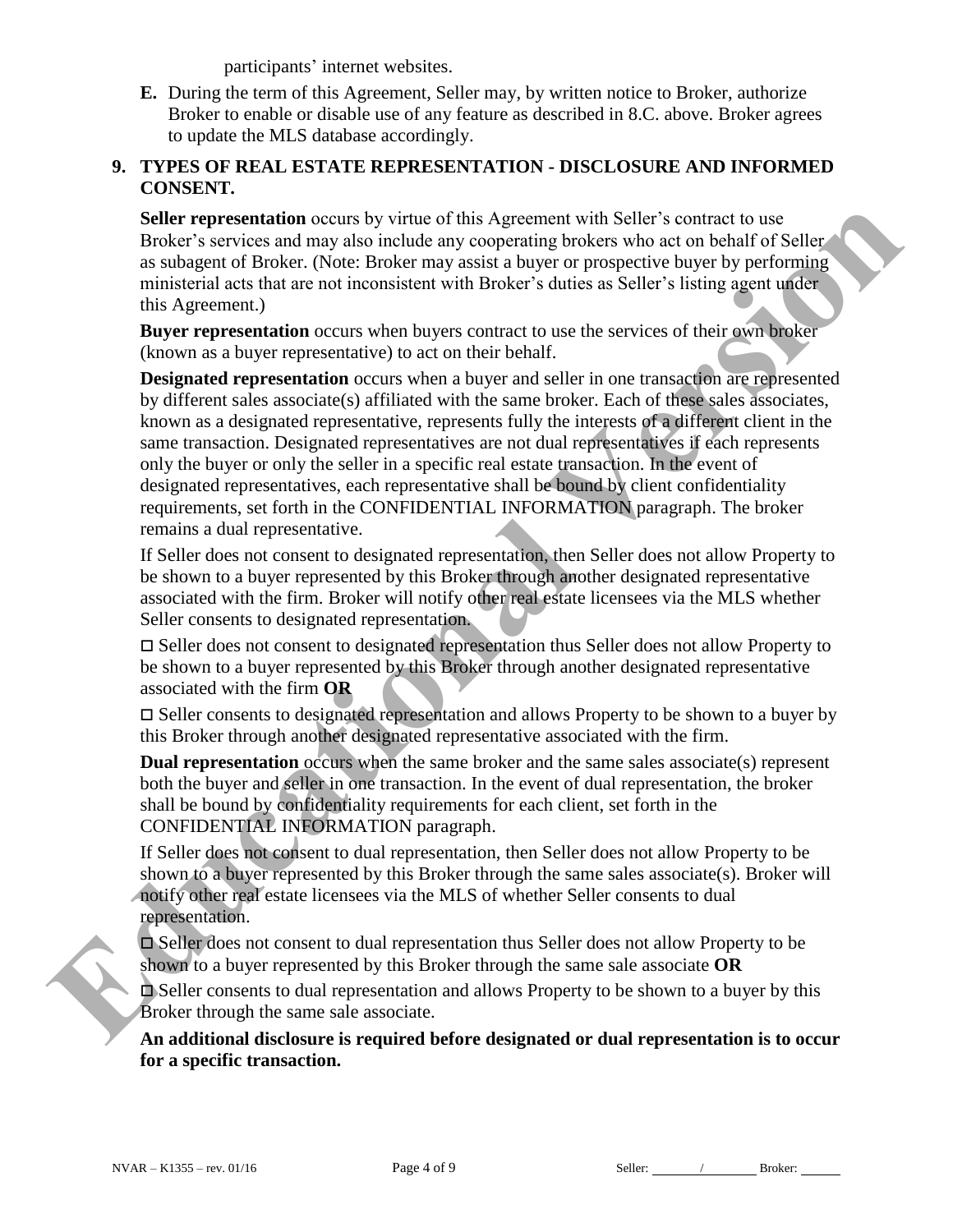#### **10. BROKER COMPENSATION.**

**A. Payment.** Seller shall pay Broker in cash total compensation of

("Compensation") if, during the term of this Agreement, anyone produces a buyer ready, willing and able to buy Property.

Compensation is also earned if, within days after the expiration or termination of this Agreement, a contract is ratified with a ready, willing, and able buyer to whom Property had been shown during the term of this Agreement; provided, however, that Compensation need not be paid if a contract is ratified on Property while Property is listed with another real estate company.

**B. Buyer Broker.** Broker shall offer a portion of Compensation to the buyer broker as indicated:

Buyer Agency Compensation: **OR**

Other Compensation:

*Note: Compensation may be shown by a percentage of the gross selling price, a definite dollar amount or "N" for no compensation.* 

*Broker's compensation and the sharing of compensation between brokers are not fixed, controlled, recommended or suggested by any multiple listing service or Association of REALTORS®.*

- **C. Retainer Fee.** Broker acknowledges receipt of a retainer fee in the amount of which  $\Box$  shall **OR**  $\Box$  shall not be subtracted from Compensation. The retainer fee is non-refundable and is earned when paid.
- **D. Early Termination.** In the event Seller wishes to terminate this Agreement prior to the end of Listing Period, without good cause, Seller shall pay Broker before Broker's execution of a written release.
- **11. CONFIDENTIAL INFORMATION.** Broker shall maintain the confidentiality of all personal and financial information and other matters identified as confidential by the client which were obtained by Broker during the brokerage relationship, unless the client consents in writing to the release of such information or as otherwise provided by law. The obligation of Broker to preserve confidential information continues after termination of the brokerage relationship. Information concerning adverse material facts about Property is not considered confidential information. Froperty haal been shown during the term of this Appendix the however, that I<br>
Tomperassion need and the acquitation of Compensation Property while Property is<br>
Inicial of the acquitation of Compensation to the buyer broke
	- **12. AUTHORIZATION TO DISCLOSE OTHER OFFERS.** In response to inquiries from buyers or cooperating brokers, Broker may not disclose, without Seller's authorization, the existence of other written offers on Property. If Seller does give such authorization, Seller acknowledges that Broker and sales associate(s) must disclose whether the offers were obtained by the listing agent, another member of the listing Broker's firm, or by a cooperating broker.

Seller  $\Box$  does OR  $\Box$  does not authorize Broker and sales associate to disclose such information to buyers or cooperating brokers.

- **13. COMPLIANCE WITH FAIR HOUSING LAWS.** Property shall be shown and made available without regard to race, color, religion, sex, handicap, familial status or national origin as well as all classes protected by the laws of the United States, the Commonwealth of Virginia and applicable local jurisdictions, or by the REALTOR® Code of Ethics.
- **14. CONDOMINIUM ASSOCIATION.** Seller represents that Property  $\Box$  is  $\overline{OR}$   $\Box$  is not located within a development which is a Condominium or Cooperative. Condominiums or Cooperatives being offered for sale are subject to the receipt by buyers of the required disclosures, and Seller is responsible for payment of appropriate fees and for providing these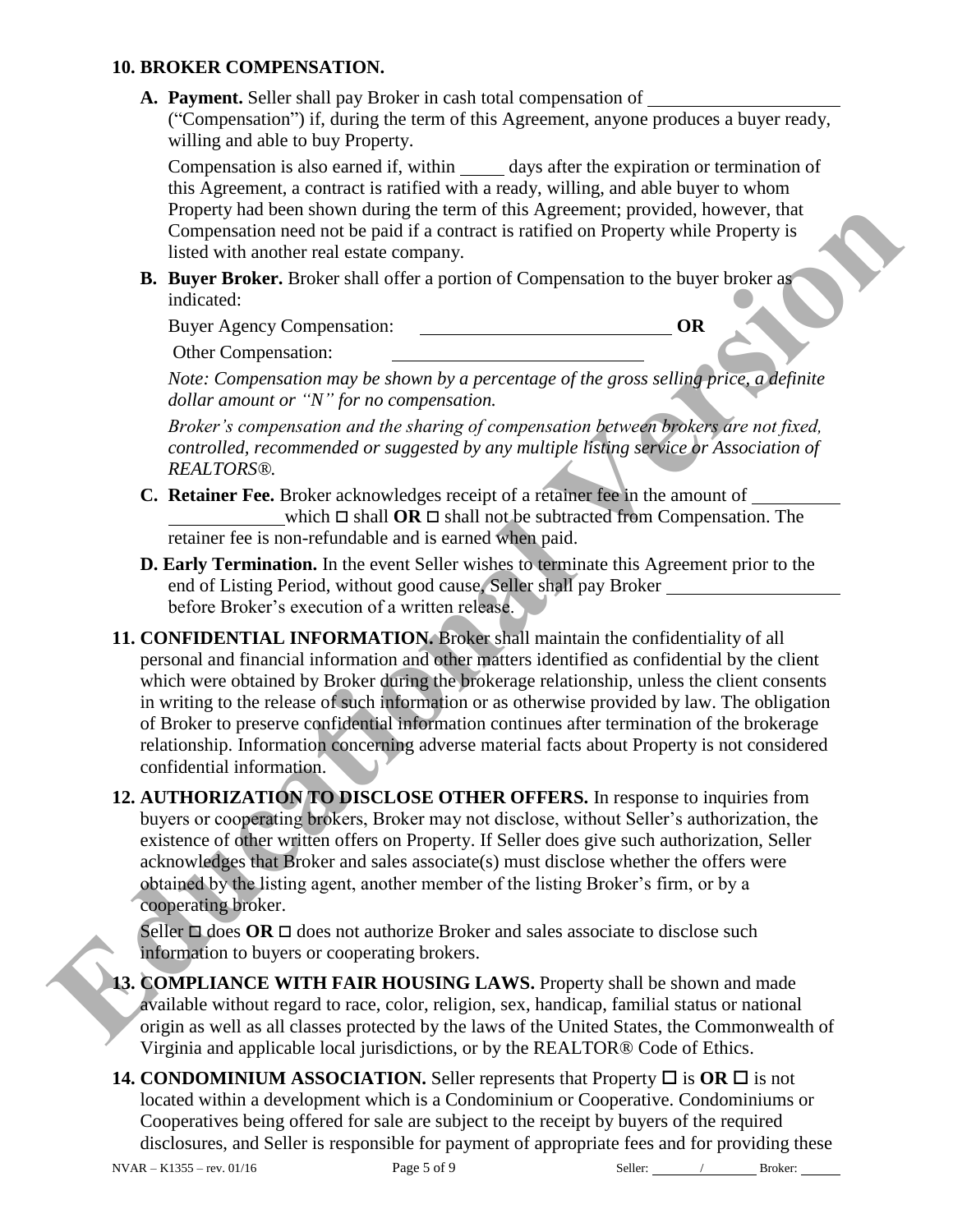disclosure documents to prospective buyers as prescribed in the Condominium Act, Section 55-79.39 et seq., and the Cooperative Act, Section 55-424, et seq., of the Code of Virginia.

 $\square$  Seller **OR**  $\square$  Broker shall order the association disclosure documents at Seller's expense

 $\square$  at the time of listing **OR**  $\square$  within 3 days following the date of contract ratification or **OR**  $\square$  \_\_\_\_\_\_\_\_\_\_\_\_\_\_\_\_\_\_\_\_\_\_\_\_\_.

| The Condominium or Cooperative dues are \$<br>(frequency of payment).                                                                                                                                                                                                                                                                                                                                                                      |                                                                                                                                                                                                                                                                                                                                                                                                                         |
|--------------------------------------------------------------------------------------------------------------------------------------------------------------------------------------------------------------------------------------------------------------------------------------------------------------------------------------------------------------------------------------------------------------------------------------------|-------------------------------------------------------------------------------------------------------------------------------------------------------------------------------------------------------------------------------------------------------------------------------------------------------------------------------------------------------------------------------------------------------------------------|
| Special Assessment \$                                                                                                                                                                                                                                                                                                                                                                                                                      |                                                                                                                                                                                                                                                                                                                                                                                                                         |
| Condominium or Cooperative Association Name: ___________________________________                                                                                                                                                                                                                                                                                                                                                           |                                                                                                                                                                                                                                                                                                                                                                                                                         |
|                                                                                                                                                                                                                                                                                                                                                                                                                                            |                                                                                                                                                                                                                                                                                                                                                                                                                         |
| Seller represents that Seller $\Box$ is $OR \Box$ is not current on all condominium association dues<br>and/or special assessments.                                                                                                                                                                                                                                                                                                        |                                                                                                                                                                                                                                                                                                                                                                                                                         |
| <b>15. PROPERTY OWNERS' ASSOCIATION.</b> Seller represents that Property $\Box$ is OR $\Box$ is<br>not located within a development(s) which is subject to the Virginia Property Owners'<br>Association Act, Sections 55-508 through 55-516 of the Code of Virginia. If Property is<br>within such a development, Seller is responsible for payment of the appropriate fees and for<br>providing these disclosure documents to the buyers. |                                                                                                                                                                                                                                                                                                                                                                                                                         |
| $\Box$ Seller OR $\Box$ Broker shall order the association disclosure documents at Seller's expense                                                                                                                                                                                                                                                                                                                                        |                                                                                                                                                                                                                                                                                                                                                                                                                         |
| $\square$ at the time of listing OR $\square$ within 3 days following the date of contract ratification or OR                                                                                                                                                                                                                                                                                                                              |                                                                                                                                                                                                                                                                                                                                                                                                                         |
| The Property Owners' Association dues are \$                                                                                                                                                                                                                                                                                                                                                                                               | $per$ per $per$                                                                                                                                                                                                                                                                                                                                                                                                         |
| (frequency of payment).                                                                                                                                                                                                                                                                                                                                                                                                                    |                                                                                                                                                                                                                                                                                                                                                                                                                         |
| Special Assessment \$                                                                                                                                                                                                                                                                                                                                                                                                                      | for                                                                                                                                                                                                                                                                                                                                                                                                                     |
| <b>Property Owners Association Name:</b>                                                                                                                                                                                                                                                                                                                                                                                                   |                                                                                                                                                                                                                                                                                                                                                                                                                         |
| Management Company: Phone #:                                                                                                                                                                                                                                                                                                                                                                                                               |                                                                                                                                                                                                                                                                                                                                                                                                                         |
| Seller represents that Seller $\Box$ is $OR \Box$ is not current on all property owners' association<br>dues and/or special assessments.                                                                                                                                                                                                                                                                                                   |                                                                                                                                                                                                                                                                                                                                                                                                                         |
| 16. CURRENT LIENS. Seller represents to Broker that the below information is true and<br>complete to the best of Seller's information, knowledge and belief: (check all that are<br>applicable)                                                                                                                                                                                                                                            |                                                                                                                                                                                                                                                                                                                                                                                                                         |
| A. $\Box$ Property is not encumbered by any mortgage or deed of trust (if box is checked, skip to<br><i>item <math>G</math></i> .                                                                                                                                                                                                                                                                                                          |                                                                                                                                                                                                                                                                                                                                                                                                                         |
| B. $\Box$ Property is security for a first mortgage or deed of trust loan held by (Lender Name):                                                                                                                                                                                                                                                                                                                                           |                                                                                                                                                                                                                                                                                                                                                                                                                         |
|                                                                                                                                                                                                                                                                                                                                                                                                                                            |                                                                                                                                                                                                                                                                                                                                                                                                                         |
|                                                                                                                                                                                                                                                                                                                                                                                                                                            |                                                                                                                                                                                                                                                                                                                                                                                                                         |
| C. OProperty is security for a second mortgage or deed of trust loan held by (Lender<br>Name):                                                                                                                                                                                                                                                                                                                                             |                                                                                                                                                                                                                                                                                                                                                                                                                         |
|                                                                                                                                                                                                                                                                                                                                                                                                                                            |                                                                                                                                                                                                                                                                                                                                                                                                                         |
|                                                                                                                                                                                                                                                                                                                                                                                                                                            |                                                                                                                                                                                                                                                                                                                                                                                                                         |
| <b>D.</b> $\Box$ Property is security for a line of credit or home equity line of credit held by (Lender                                                                                                                                                                                                                                                                                                                                   |                                                                                                                                                                                                                                                                                                                                                                                                                         |
|                                                                                                                                                                                                                                                                                                                                                                                                                                            |                                                                                                                                                                                                                                                                                                                                                                                                                         |
| <b>E.</b> $\Box$ Seller is current on all payments for the loans identified above.                                                                                                                                                                                                                                                                                                                                                         |                                                                                                                                                                                                                                                                                                                                                                                                                         |
| Page 6 of 9<br>$NVAR - K1355 - rev. 01/16$                                                                                                                                                                                                                                                                                                                                                                                                 | Seller: $\frac{1}{\sqrt{1-\frac{1}{2}}\sqrt{1-\frac{1}{2}}\sqrt{1-\frac{1}{2}}\sqrt{1-\frac{1}{2}}\sqrt{1-\frac{1}{2}}\sqrt{1-\frac{1}{2}}\sqrt{1-\frac{1}{2}}\sqrt{1-\frac{1}{2}}\sqrt{1-\frac{1}{2}}\sqrt{1-\frac{1}{2}}\sqrt{1-\frac{1}{2}}\sqrt{1-\frac{1}{2}}\sqrt{1-\frac{1}{2}}\sqrt{1-\frac{1}{2}}\sqrt{1-\frac{1}{2}}\sqrt{1-\frac{1}{2}}\sqrt{1-\frac{1}{2}}\sqrt{1-\frac{1}{2}}\sqrt{1-\frac{1}{$<br>Broker: |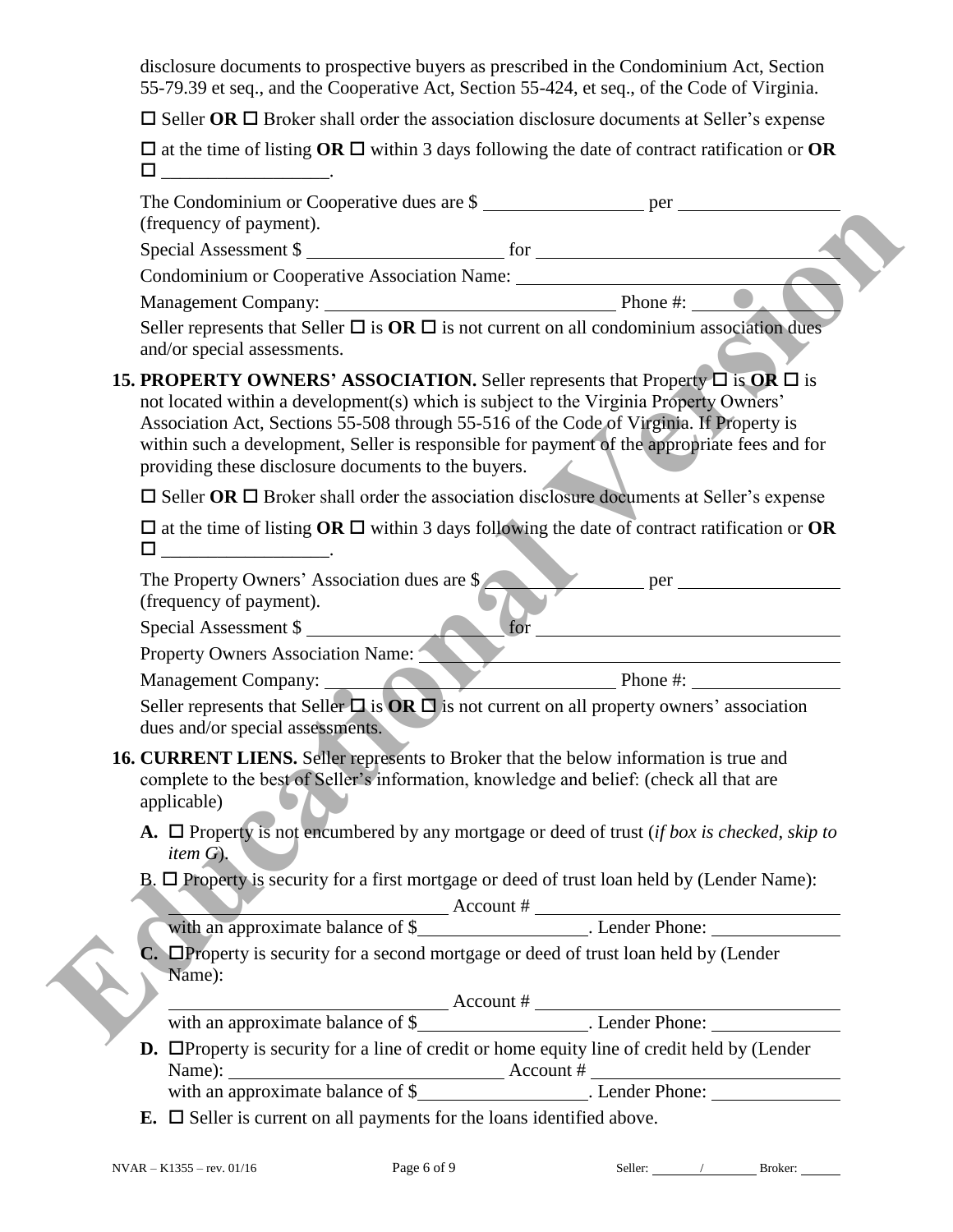- **F.**  $\Box$  Seller is not in default and has not received any notice(s) from the holder(s) of any loan identified above, or from any other lien holder of any kind, regarding a default under any loan, threatened foreclosure, notice of foreclosure, or the filing of foreclosure.
- **G.**  $\Box$  There are no liens secured against Property for Federal, State or local income taxes; unpaid real property taxes; or unpaid condominium or homeowners' association fees.
- $H. \Box$  There are no judgments against Seller (including each owner for jointly held property). Seller has no knowledge of any matter that might result in a judgment that may potentially affect Property.
- **I.**  $\Box$  Seller has not filed for bankruptcy protection under United States law and is not contemplating doing so during the term of this Agreement.

During the term of this Agreement, should any change occur with respect to answers A through I above, Seller shall immediately notify Broker and sales associate/listing agent, in writing, of such change.

- **17. SELLER FINANCING.** Seller  $\Box$  does **OR**  $\Box$  does not agree to offer seller financing by providing a deed of trust loan in the amount of \$ with further terms to be negotiated.
- **18. CLOSING COSTS.** Fees for the preparation of the deed of conveyance, that portion of the settlement agent's fee billed to Seller, costs of releasing existing encumbrances, Seller's legal fees, Grantor's Tax, and any other proper charges assessed to Seller will be paid by Seller unless provided otherwise in the sales contract.

The "Seller's Estimated Cost of Settlement" form  $\Box$  is **OR**  $\Box$  is not attached. These estimates are for informational purposes only and will change based upon the terms and conditions of the purchase offer.

**Seller's Proceeds:** Seller acknowledges that Seller's proceeds may not be available at the time of settlement. The receipt of proceeds may be subject to the **Virginia Wet Settlement Act**, and may be subject to other laws, rules and regulations (e.g. Virginia estate statutes and the **Foreign Investment Real Property Tax Act - FIRPTA**).

**Seller is advised to seek legal and/or financial advice concerning these matters.**

**19. IRS/FIRPTA.** Section 1445 of the Internal Revenue Service (IRS) Code may require the settlement agent to report the gross sales price, Seller's federal tax identification number and other required information to the IRS. Seller will provide to the settlement agent such information upon request. In certain situations, the IRS requires a percentage (currently 10%) of the sales price to be withheld from Seller's proceeds if Seller is a foreign person for purposes of U.S. income taxation. A foreign person includes, but is not limited to, nonresident aliens, foreign corporations, foreign partnerships, foreign trusts or foreign estates. State Tas we between the the property and the solution of the solution of the solution of the solution of the solution of the solution of the solution of the solution of the solution of the solution of the solution of the

Seller represents that Seller  $\Box$  is  $OR \Box$  is not, a foreign person for purposes of U.S. income taxation.

# **20. MISCELLANEOUS PROVISIONS.**

- **A. Seller Representations and Warranties.** Seller is aware that Seller may be responsible for failing to disclose information and/or misrepresenting the condition of Property. Seller warrants that:
	- 1) Seller has capacity to convey good and marketable title to Property by general warranty deed and represents that Property is insurable by a licensed title insurance company with no additional risk premium.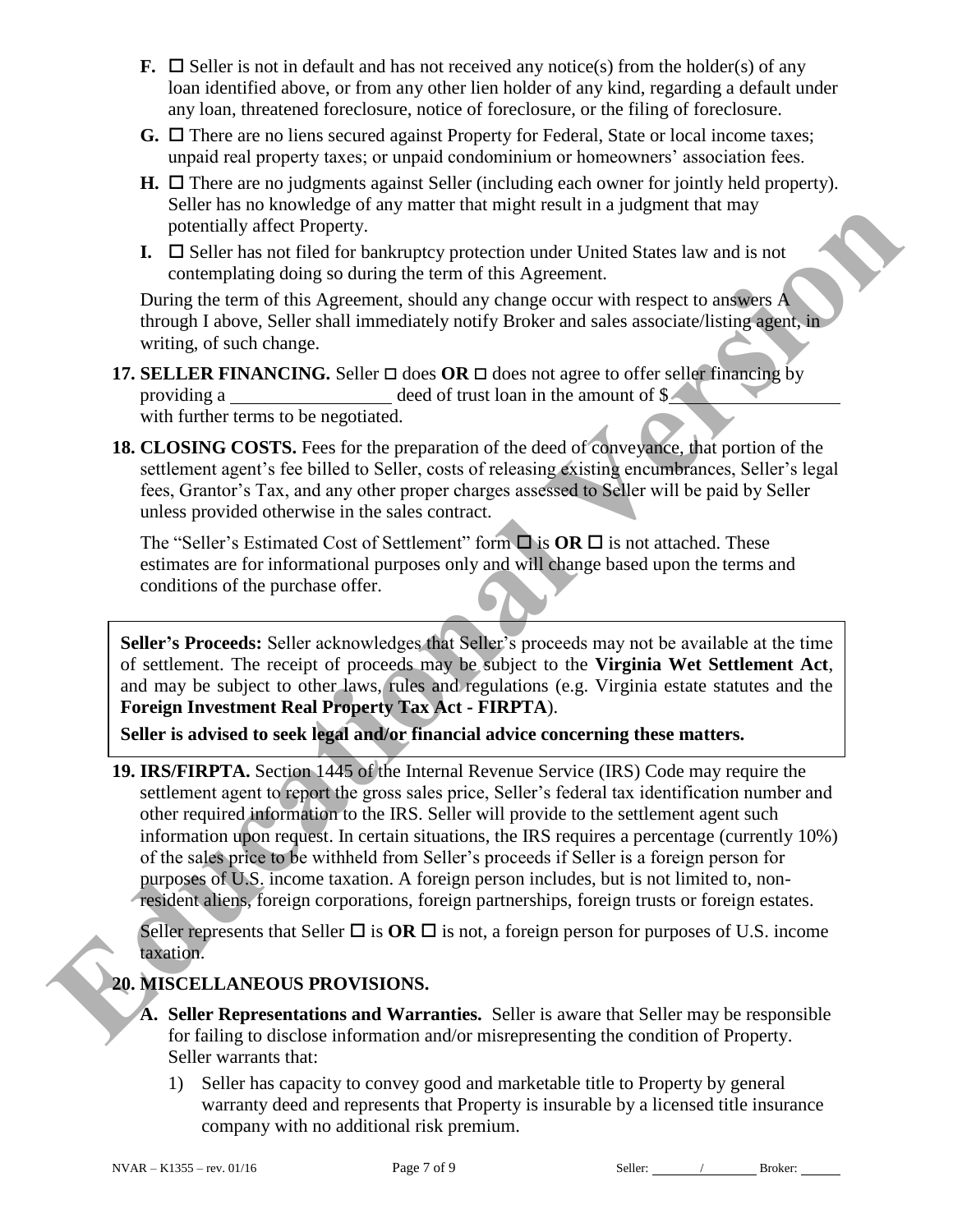- 2) Seller is not a party to a listing agreement with another broker for the sale, exchange or lease of Property.
- 3) No person or entity has the right to purchase, lease or acquire Property, by virtue of an option, right of first refusal or otherwise.
- 4) Seller  $\Box$  is **OR**  $\Box$  is not a licensed (active/inactive) real estate agent/broker.
- 5) Seller  $\Box$  has **OR**  $\Box$  has no knowledge of the existence, removal or abandonment of any underground storage tank on Property.
- 6) Property  $\Box$  is  $OR \Box$  is not tenant-occupied.
- **B. Access to Property.** Seller shall ensure Broker's access to Property to facilitate Broker's duties under this Agreement. If Property is currently tenant-occupied, Seller shall provide Broker with any current lease documents and contact information for current tenant, and shall use best efforts to obtain the full cooperation of the tenants, in connection with showings and inspections of Property.

#### **C. Seller Assumption of Risk.**

- 1) Seller retains full responsibility for Property, including all utilities, maintenance, physical security and liability until title to Property is transferred to buyer. Seller is advised to take all precautions for safekeeping of valuables and to maintain appropriate property and liability insurance through Seller's own insurance company. Broker is not responsible for the security of Property or for inspecting Property on any periodic basis.
- 2) In consideration of the use of Broker's services and facilities and of the facilities of any Multiple Listing Service, Seller and Seller's heirs and assigns hereby release Broker, Broker's designated agents, sub-agents, sales associates and employees, any Multiple Listing Service and the Directors, Officers and employees thereof, including officials of any parent Association of REALTORS®, except for malfeasance on the part of such parties, from any liability to Seller for vandalism, theft or damage of any nature whatsoever to Property or its contents that occurs during the Listing Period. Seller waives any and all rights, claims and causes of actions against them and holds them harmless for any property damage or personal injury arising from the use or access to Property by any persons during the Listing Period. **EV** underground storage time for Property CI is OR Distance control of Property to Each Tax Access to Penperty to facilitate Brukes's and the duce to the control of the control of the control of the control of the control
	- **D. Appropriate Professional Advice.** Broker can counsel on real estate matters, but if Seller desires legal advice, Seller is advised to seek legal counsel. Seller is advised further to seek appropriate professional advice concerning, but not limited to, property or tax and insurance matters.
	- **E. Service Provider Referrals.** Broker or one of Broker's sales associates may refer a service provider to assist Seller in this transaction. This referral is not an endorsement, guarantee or warranty as to the quality, cost and/or timeliness of the services to be provided. Seller is advised to independently investigate all options for service providers and consider whether any service provider will work effectively with Seller. Seller is free to reject any referred service provider for any or no reason.
	- **F. Subsequent Offers After Contract Acceptance**. After a sales contract has been ratified on Property, Broker recommends Seller obtain the advice of legal counsel prior to acceptance of any subsequent offer.
	- **G. Governing Law.** The laws of Virginia shall govern the validity, interpretation and enforcement of this Agreement.
	- **H. Binding Agreement**. This Agreement will be binding upon the parties, and each of their respective heirs, executors, administrators, successors and permitted assigns. The